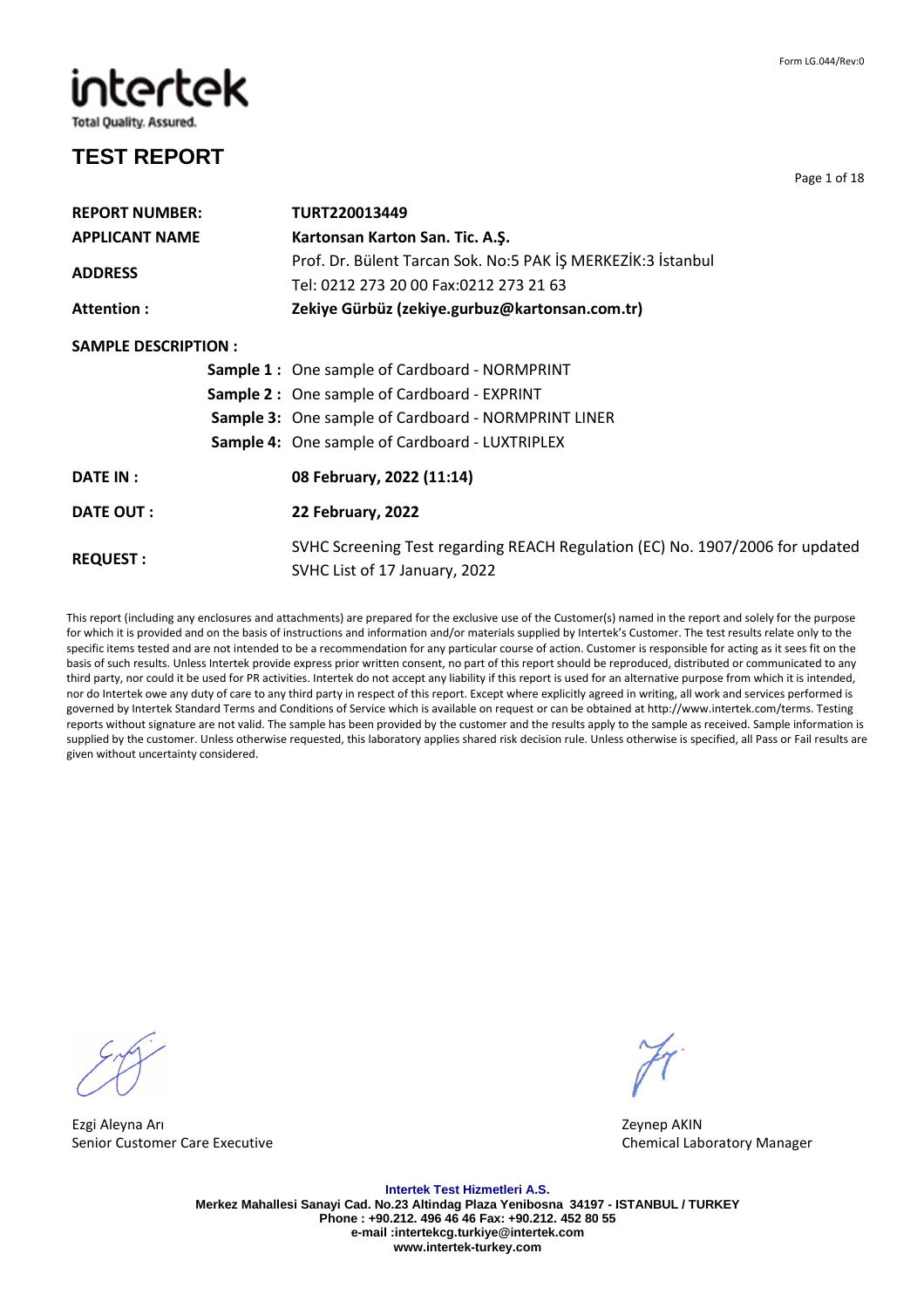R E S U L T S
Page 2 of 18

#### REPORT : TURT220013449 22 February, 2022









#### **Tested Components:**

#### **CS= Combined Sample**

| No | Sample | <b>Composite Part of Numbers</b> |
|----|--------|----------------------------------|
|    | ັບ 1   | 1, 2, 3, 4                       |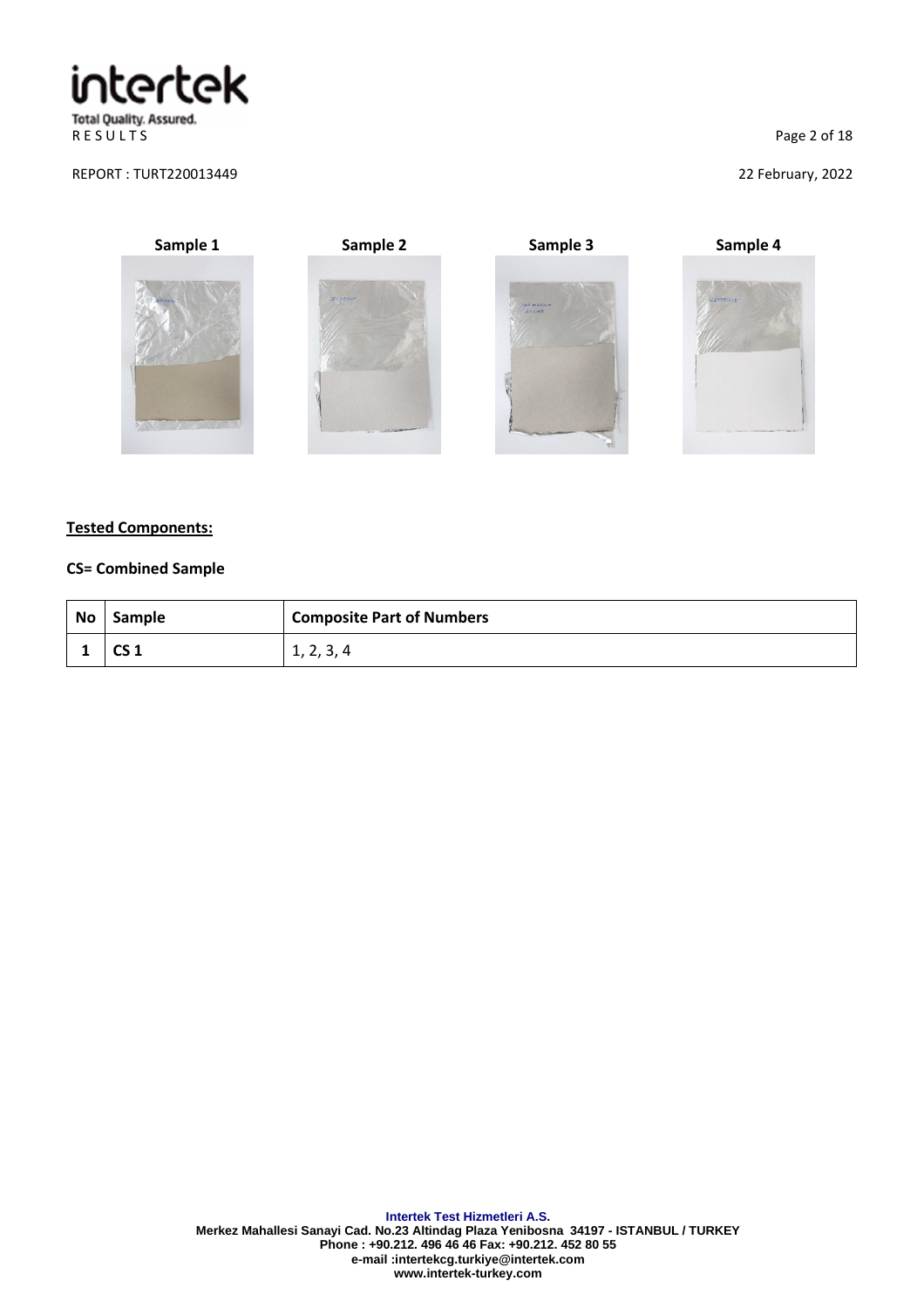R E S U L T S Page 3 of 18

REPORT : TURT220013449 22 February, 2022

#### **TEST RESULTS**

#### **1-Organic Components**

### **1. List (15 SVHC Released in Oct, 2008)**

|               | <b>Chemical Substance</b>                                                                                                           | CAS-No.                                                                      | RESULTS (% w/w) |
|---------------|-------------------------------------------------------------------------------------------------------------------------------------|------------------------------------------------------------------------------|-----------------|
| No.           |                                                                                                                                     |                                                                              | CS <sub>1</sub> |
| 1             | Cobalt Dichloride                                                                                                                   | 7646-79-9                                                                    | ND.             |
| $\mathcal{P}$ | Diarsenic Pentaoxide                                                                                                                | 1303-28-2                                                                    | ND.             |
| 3             | Diarsenic Trioxide                                                                                                                  | 1327-53-3                                                                    | ND.             |
| 4             | Lead Hydrogen Arsenate                                                                                                              | 7784-40-9                                                                    | ND.             |
| 5             | <b>Triethyl Arsenate</b>                                                                                                            | 15606-95-8                                                                   | ND.             |
| 6             | Sodium Dichromate                                                                                                                   | 7789-12-0, 10588-01-9                                                        | ND.             |
| 7             | Bis (Tributyltin) Oxide (TBTO)                                                                                                      | $56 - 35 - 9$                                                                | ND.             |
| 8             | Anthracene                                                                                                                          | $120 - 12 - 7$                                                               | ND.             |
| 9             | 4,4'-Diaminodiphenylmethane (MDA)                                                                                                   | 101-77-9                                                                     | <b>ND</b>       |
| 10            | Hexabromocyclododecane (HBCDD) and All Major<br>Diastereoisomers Identified ( $\alpha$ -HBCDD, $\beta$ -HBCDD, $\gamma$ -<br>HBCDD) | 25637-99-4 and 3194-<br>55-6 (134237-50-6,<br>134237-51-7, 134237-<br>$52-8$ | <b>ND</b>       |
| 11            | 5-Tert-Butyl-2,4,6-Trinitro-m-Xylene (Musk Xylene)                                                                                  | $81 - 15 - 2$                                                                | ND.             |
| 12            | Bis (2-Ethylhexyl) Phthalate (DEHP)                                                                                                 | 117-81-7                                                                     | ND.             |
| 13            | Dibutyl Phthalate (DBP)                                                                                                             | 84-74-2                                                                      | ND.             |
| 14            | Benzyl Butyl Phthalate (BBP)                                                                                                        | 85-68-7                                                                      | ND.             |
| 15            | Short Chain Chlorinated Paraffins (C10-13)                                                                                          | 85535-84-8                                                                   | ND.             |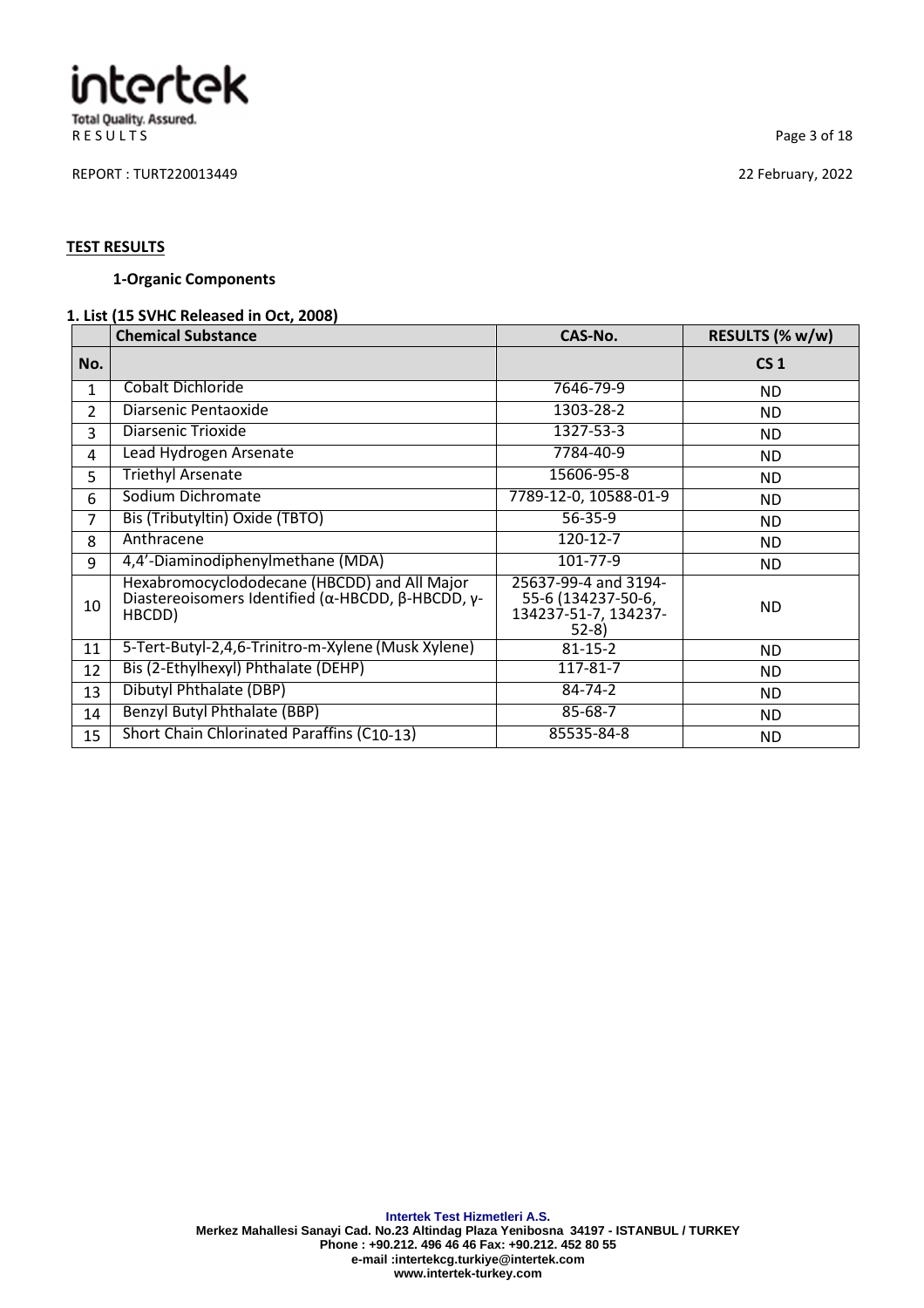R E S U L T S
Page 4 of 18

REPORT : TURT220013449 22 February, 2022

#### **2. List (13 SVHC Release in Jan, 2010 and Mar, 2010)**

|     | <b>Chemical Substance</b>                                       | CAS-No.       | RESULTS (% w/w) |
|-----|-----------------------------------------------------------------|---------------|-----------------|
| No. |                                                                 |               | CS <sub>1</sub> |
| 16  | Lead Chromate                                                   | 7758-97-6     | <b>ND</b>       |
| 17  | Lead Chromate Molybdate Sulphate Red (C.I.<br>Pigment Red 104)  | 12656-85-8    | <b>ND</b>       |
| 18  | Lead Sulfochromate Yellow (C.I. Pigment<br>Yellow 34)           | 1344-37-2     | <b>ND</b>       |
| 19  | Tris (2-Chloroethyl) Phosphate                                  | 115-96-8      | ND.             |
| 20  | 2,4-Dinitrotoluene                                              | 121-14-2      | <b>ND</b>       |
| 21  | Diisobutyl Phthalate (DIBP)                                     | 84-69-5       | ND.             |
| 22  | Coal Tar Pitch, High Temperature                                | 65996-93-2    | ND.             |
| 23  | Anthracene Oil                                                  | 90640-80-5    | <b>ND</b>       |
| 24  | Anthracene Oil, Anthracene Paste, Distn.<br>Lights              | 91995-17-4    | <b>ND</b>       |
| 25  | Anthracene Oil, Anthracene Paste,<br><b>Anthracene Fraction</b> | 91995-15-2    | <b>ND</b>       |
| 26  | Anthracene Oil, Anthracene-low                                  | 90640-82-7    | ND.             |
| 27  | Anthracene Oil, Anthracene Paste                                | 90640-81-6    | ND.             |
| 28  | Acrylamide                                                      | $79 - 06 - 1$ | <b>ND</b>       |

#### **3. List (8 SVHC Release in Jun,2010)**

|     | <b>Chemical Substance</b>               | CAS-No.                                | RESULTS (% w/w) |
|-----|-----------------------------------------|----------------------------------------|-----------------|
| No. |                                         |                                        | CS <sub>1</sub> |
| 29  | <b>Boric Acid</b>                       | 10043-35-3, 11113-50-1                 | <b>ND</b>       |
| 30  | Disodium Tetraborate, Anhydrous         | 1330-43-4,<br>12179-04-3,<br>1303-96-4 | <b>ND</b>       |
| 31  | Tetraboron Disodium Heptaoxide, Hydrate | 12267-73-1                             | <b>ND</b>       |
| 32  | Sodium Chromate                         | 7775-11-3                              | <b>ND</b>       |
| 33  | Potassium Chromate                      | 7789-00-6                              | <b>ND</b>       |
| 34  | Ammonium Dichromate                     | 7789-09-5                              | <b>ND</b>       |
| 35  | Potassium Dichromate                    | 7778-50-9                              | <b>ND</b>       |
| 36  | Trichloroethylene                       | 79-01-6                                | <b>ND</b>       |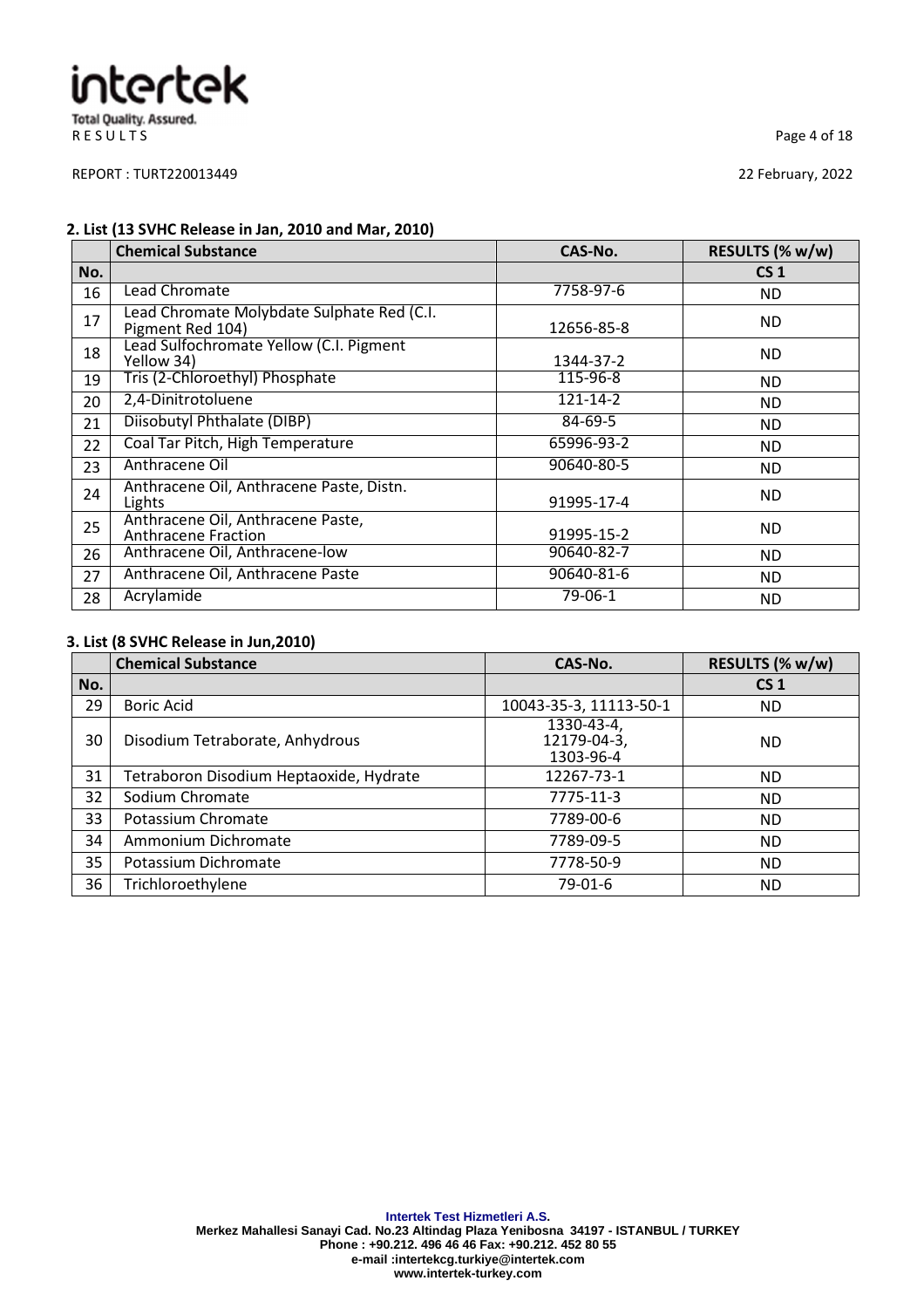R E S U L T S
Page 5 of 18

REPORT : TURT220013449 22 February, 2022

#### **4. List (8 SVHC Release in Dec,2010)**

|     | <b>Chemical Substance</b>                    | CAS-No.    | RESULTS (% w/w) |
|-----|----------------------------------------------|------------|-----------------|
| No. |                                              |            | CS <sub>1</sub> |
| 37  | 2-Methoxyethanol                             | 109-86-4   | <b>ND</b>       |
| 38  | 2-Ethoxyethanol                              | 110-80-5   | ND.             |
| 39  | Cobalt Sulphate                              | 10124-43-3 | ND.             |
| 40  | <b>Cobalt Dinitrate</b>                      | 10141-05-6 | ND.             |
| 41  | <b>Cobalt Carbonate</b>                      | 513-79-1   | ND.             |
| 42  | Cobalt Diacetate                             | 71-48-7    | <b>ND</b>       |
| 43  | Chromium Trioxide                            | 1333-82-0  | ND.             |
|     | Chromic Acid                                 | 7738-94-5  |                 |
| 44  | Dichromic Acid                               | 13530-68-2 | <b>ND</b>       |
|     | Oligomers of Chromic Acid and Dichromic Acid |            |                 |

### **5. List (7 SVHC Release in Jun, 2011)**

|     | <b>Chemical Substance</b>                                                           | CAS-No.                     | RESULTS (% w/w) |
|-----|-------------------------------------------------------------------------------------|-----------------------------|-----------------|
| No. |                                                                                     |                             | CS <sub>1</sub> |
| 45  | <b>Strontium Chromate</b>                                                           | 7789-06-2                   | <b>ND</b>       |
| 46  | 2-ethoxyethyl acetate (2-EEA)                                                       | 111-15-9                    | <b>ND</b>       |
| 47  | 1,2-Benzenedicarboxylic acid, di-C7-11-<br>branched and linear alkyl esters (DHNUP) | 68515-42-4                  | <b>ND</b>       |
| 48  | Hydrazine                                                                           | 7803-57-8<br>$302 - 01 - 2$ | <b>ND</b>       |
| 49  | 1-methyl-2-pyrrolidone                                                              | 872-50-4                    | <b>ND</b>       |
| 50  | 1,2,3-trichloropropane                                                              | $96 - 18 - 4$               | <b>ND</b>       |
| 51  | 1,2-Benzenedicarboxylic acid, di-C6-8-<br>branched alkyl esters, C7-rich (DIHP)     | 71888-89-6                  | <b>ND</b>       |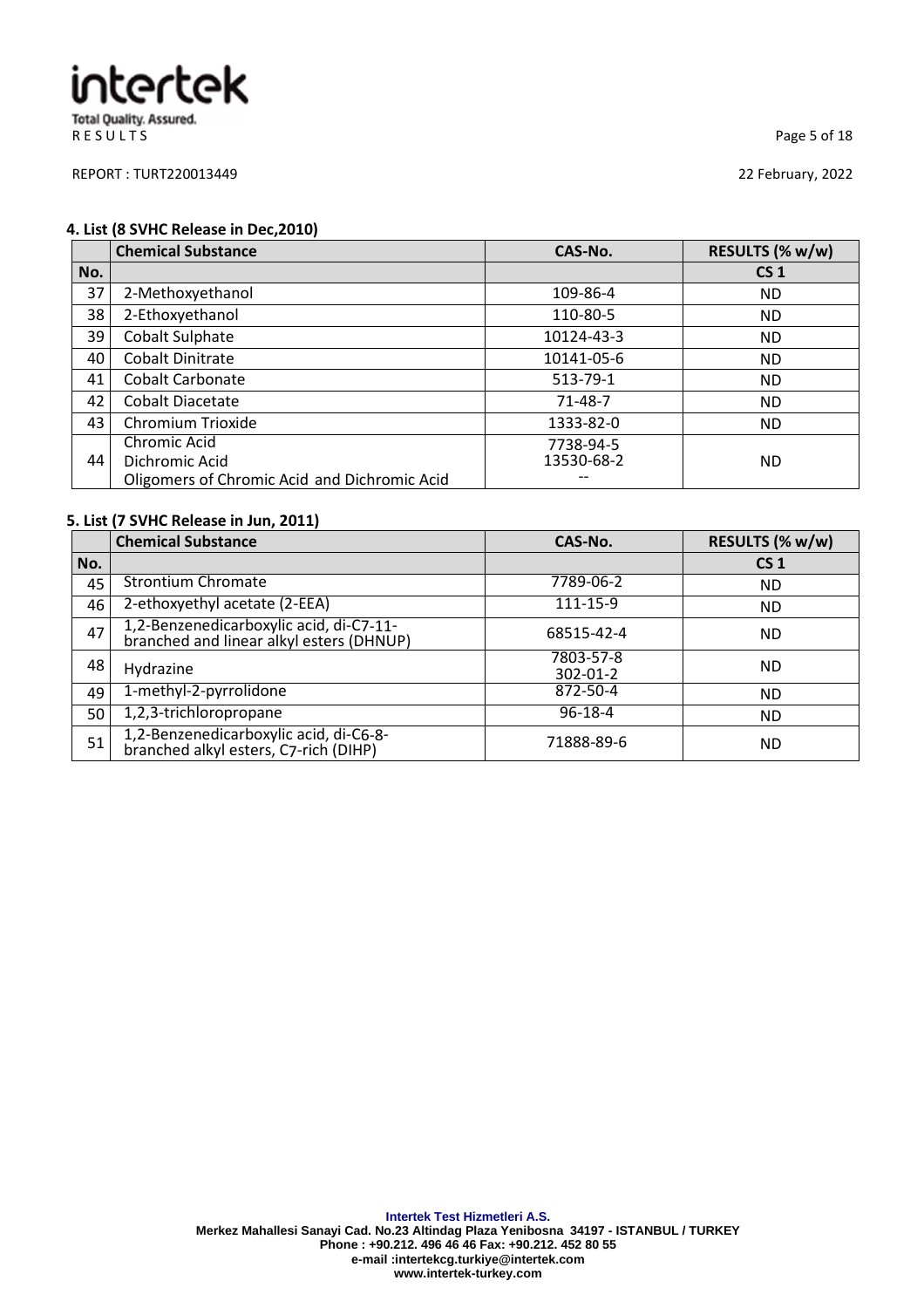R E S U L T S
Page 6 of 18

REPORT : TURT220013449 22 February, 2022

#### **6. List (20 SVHC Release in Dec, 2011)**

|     | <b>Chemical Substance</b>                                                  | CAS-No.                  | RESULTS (% w/w) |
|-----|----------------------------------------------------------------------------|--------------------------|-----------------|
| No. |                                                                            |                          | CS <sub>1</sub> |
| 52  | Lead dipicrate                                                             | $6477 - 64 - 1$          | <b>ND</b>       |
| 53  | Lead styphnate                                                             | 15245-44-0               | <b>ND</b>       |
| 54  | Lead azide; Lead diazide                                                   | 13424-46-9               | ND.             |
| 55  | Phenolphthalein                                                            | $77-09-8$                | <b>ND</b>       |
| 56  | 2,2'-dichloro-4,4'-methylenedianiline (MOCA)                               | $101 - 14 - 4$           | ND.             |
| 57  | N, N-dimethylacetamide (DMAC)                                              | $127 - 19 - 5$           | <b>ND</b>       |
| 58  | <b>Trilead diarsenate</b>                                                  | 3687-31-8                | ND.             |
| 59  | Calcium arsenate                                                           | $7778 - 44 - 1$          | ND.             |
| 60  | Arsenic acid                                                               | 7778-39-4                | <b>ND</b>       |
| 61  | Bis(2-methoxyethyl) ether                                                  | 111-96-6                 | ND.             |
| 62  | 1,2-Dichloroethane                                                         | $107 - 06 - 2$           | <b>ND</b>       |
| 63  | 4-(1,1,3,3-tetramethylbutyl)phenol, (4-tert-<br>Octylphenol)               | 140-66-9                 | <b>ND</b>       |
| 64  | 2-Methoxyaniline; o-Anisidine                                              | $90 - 04 - 0$            | <b>ND</b>       |
| 65  | Bis(2-methoxyethyl) phthalate (DMEP)                                       | 117-82-8                 | ND.             |
| 66  | Formaldehyde, oligomeric reaction products with<br>aniline (technical MDA) | 25214-70-4               | ND.             |
| 67  | Pentazinc chromate octahydroxide                                           | 49663-84-5               | <b>ND</b>       |
| 68  | Potassium hydroxyoctaoxodizincate di-<br>chromate                          | 11103-86-9               | <b>ND</b>       |
| 69  | Dichromium tris(chromate)                                                  | 24613-89-6               | <b>ND</b>       |
| 70  | Aluminosilicate Refractory Ceramic Fibres                                  | (Index No. 650-017-00-8) | <b>ND</b>       |
| 71  | Zirconia Aluminosilicate Refractory Ceramic Fibres                         | (Index No. 650-017-00-8) | <b>ND</b>       |

**Intertek Test Hizmetleri A.S.**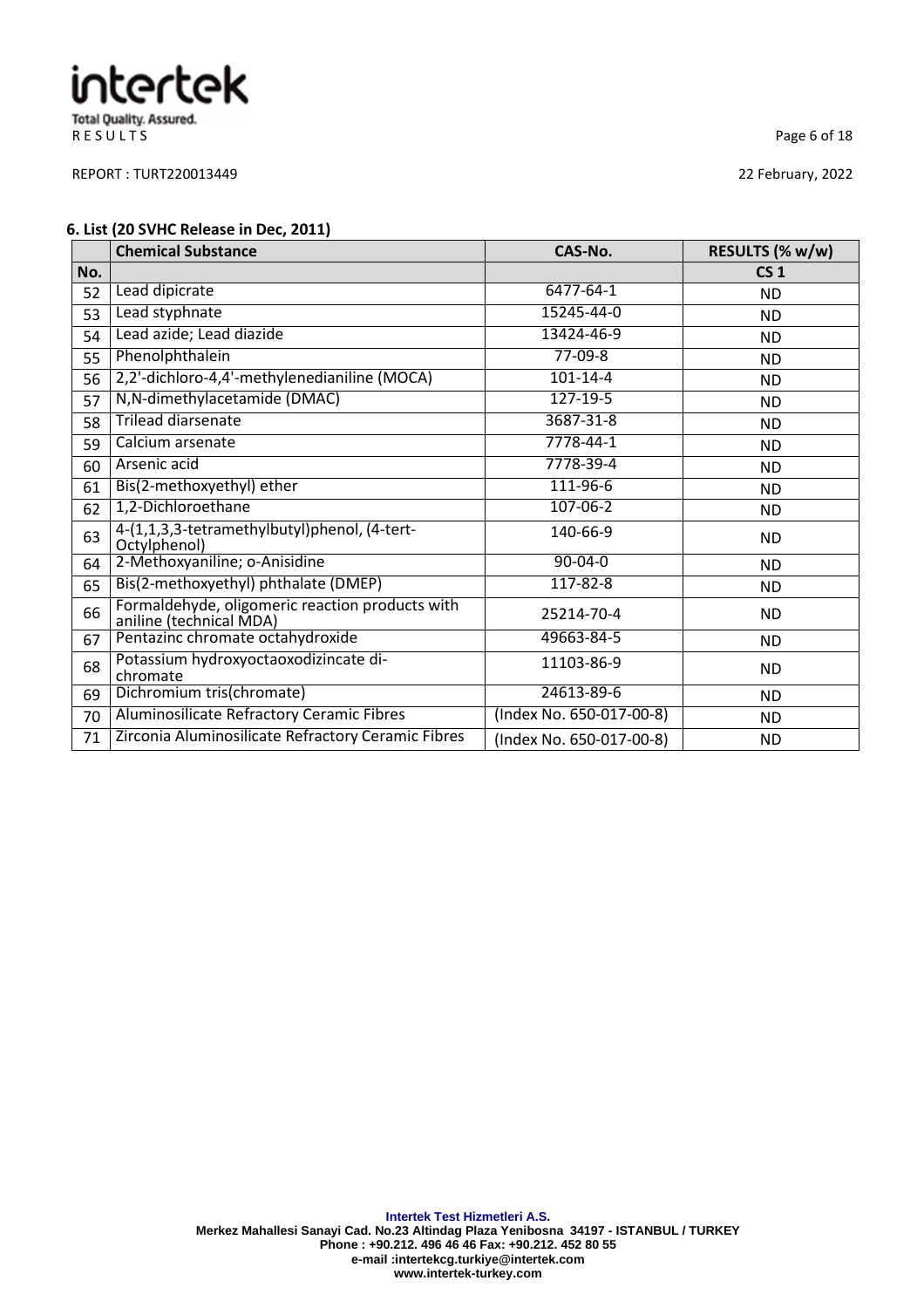R E S U L T S
Page 7 of 18

REPORT : TURT220013449 22 February, 2022

#### **7. List (13 SVHC Release in Jun, 2012)**

|     | <b>Chemical Substance</b>                                                                                                                                                                                                                                 | CAS-No.        | RESULTS (% w/w) |
|-----|-----------------------------------------------------------------------------------------------------------------------------------------------------------------------------------------------------------------------------------------------------------|----------------|-----------------|
| No. |                                                                                                                                                                                                                                                           |                | CS <sub>1</sub> |
| 72  | 1,2-bis(2-methoxyethoxy)ethane (TEGDME;<br>triglyme)                                                                                                                                                                                                      | 112-49-2       | <b>ND</b>       |
| 73  | 1,2-dimethoxyethane; ethylene glycol dimethyl<br>ether (EGDME)                                                                                                                                                                                            | 110-71-4       | <b>ND</b>       |
| 74  | Diboron trioxide                                                                                                                                                                                                                                          | 1303-86-2      | <b>ND</b>       |
| 75  | Formamide                                                                                                                                                                                                                                                 | $75 - 12 - 7$  | <b>ND</b>       |
| 76  | Lead(II) bis(methanesulfonate)                                                                                                                                                                                                                            | 17570-76-2     | <b>ND</b>       |
| 77  | TGIC (1,3,5-tris(oxiranylmethyl)-1,3,5-triazine-<br>2,4,6(1H,3H,5H)-trione)                                                                                                                                                                               | 2451-62-9      | <b>ND</b>       |
| 78  | $\beta$ -TGIC (1,3,5-tris[(2S and 2R)-2,3-<br>epoxypropyl]-1,3,5-triazine-2,4,6-(1H,3H,5H)-<br>trione)                                                                                                                                                    | 59653-74-6     | <b>ND</b>       |
| 79  | 4,4'-bis(dimethylamino)benzophenone<br>(Michler's ketone)                                                                                                                                                                                                 | 90-94-8        | ND.             |
| 80  | N,N,N',N'-tetramethyl-4,4'-methylenedianiline<br>(Michler's base)                                                                                                                                                                                         | $101 - 61 - 1$ | <b>ND</b>       |
| 81  | [4-[4,4'-bis(dimethylamino)<br>benzhydrylidene]cyclohexa-2,5-dien-1-<br>ylidene]dimethylammonium chloride (C.I.<br>Basic Violet 3) [with $\geq$ 0.1% of Michler's ketone<br>(EC No. 202-027-5) or Michler's base (EC No.<br>202-959-2)]                   | 548-62-9       | <b>ND</b>       |
| 82  | [4-[[4-anilino-1-naphthyl][4-<br>(dimethylamino)phenyl]methylene]cyclohexa-<br>2,5-dien-1-ylidene] dimethylammonium<br>chloride (C.I. Basic Blue 26) [with $\geq$ 0.1% of<br>Michler's ketone (EC No. 202-027-5) or Michler's<br>base (EC No. 202-959-2)] | 2580-56-5      | <b>ND</b>       |
| 83  | $\alpha, \alpha$ -Bis[4-(dimethylamino)phenyl]-4<br>(phenylamino)naphthalene-1-methanol (C.I.<br>Solvent Blue 4) [with $\geq$ 0.1% of Michler's ketone<br>(EC No. 202-027-5) or Michler's base<br>(EC No. 202-959-2)]                                     | 6786-83-0      | <b>ND</b>       |
| 84  | 4,4'-bis(dimethylamino)-4"-(methylamino)trityl<br>alcohol [with ≥ 0.1% of Michler's ketone (EC<br>No. 202-027-5) or Michler's base (EC No. 202-<br>$959-2]$                                                                                               | $561 - 41 - 1$ | <b>ND</b>       |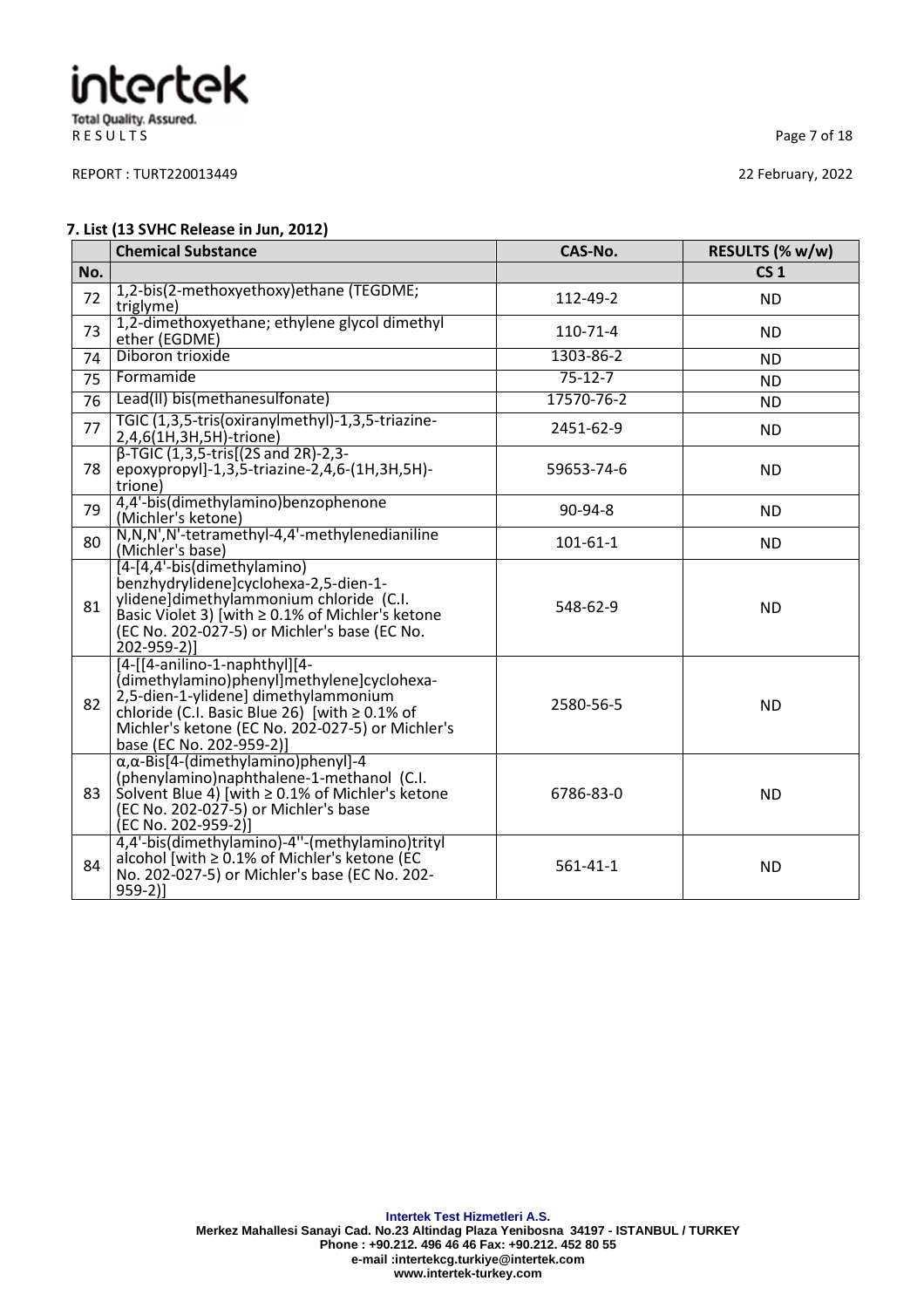R E S U L T S
Page 8 of 18

REPORT : TURT220013449 22 February, 2022

#### **8. List (54 SVHC Release in Dec, 2012)**

|     | <b>Chemical Substance</b>                                                                                                                                                                                                                                                                         | CAS-No.                                              | RESULTS (% w/w) |
|-----|---------------------------------------------------------------------------------------------------------------------------------------------------------------------------------------------------------------------------------------------------------------------------------------------------|------------------------------------------------------|-----------------|
| No. |                                                                                                                                                                                                                                                                                                   |                                                      | CS <sub>1</sub> |
| 85  | Bis(pentabromophenyl) ether<br>(decabromodiphenyl ether; DecaBDE)                                                                                                                                                                                                                                 | 1163-19-5                                            | <b>ND</b>       |
| 86  | Pentacosafluorotridecanoic acid                                                                                                                                                                                                                                                                   | 72629-94-8                                           | <b>ND</b>       |
| 87  | Tricosafluorododecanoic acid                                                                                                                                                                                                                                                                      | $307 - 55 - 1$                                       | <b>ND</b>       |
| 88  | Henicosafluoroundecanoic acid                                                                                                                                                                                                                                                                     | 2058-94-8                                            | <b>ND</b>       |
| 89  | Heptacosafluorotetradecanoic acid                                                                                                                                                                                                                                                                 | 376-06-7                                             | ND.             |
| 90  | Diazene-1,2-dicarboxamide (C,C'-<br>azodi(formamide))                                                                                                                                                                                                                                             | $123 - 77 - 3$                                       | <b>ND</b>       |
| 91  | Cyclohexane-1,2-dicarboxylic anhydride;<br>cis-cyclohexane-1,2-dicarboxylic anhydride<br>Cyclohexane-1,2-dicarboxylic anhydride<br>trans-cyclohexane-1,2-dicarboxylic<br>anhydride                                                                                                                | 13149-00-3<br>85-42-7<br>14166-21-3                  | <b>ND</b>       |
| 92  | Hexahydromethylphthalic anhydride;<br>Hexahydro-4-methylphthalic anhydride<br>Hexahydro-3-methylphthalic anhydride<br>Hexahydro-1-methylphthalic anhydride<br>Hexahydromethylphthalic anhydride<br>$\overline{\phantom{0}}$                                                                       | 19438-60-9<br>57110-29-9<br>48122-14-1<br>25550-51-0 | <b>ND</b>       |
| 93  | 4-Nonylphenol, branched and linear<br>[substances with a linear and/or branched alkyl<br>chain with a carbon number of 9 covalently bound<br>in position 4 to phenol, covering also UVCB- and<br>well-defined substances which include any of the<br>individual isomers or a combination thereof] |                                                      | <b>ND</b>       |
| 94  | 4-(1,1,3,3-tetramethylbutyl)phenol, ethoxylated<br>[covering well-defined substances and UVCB<br>substances, polymers and homologues]                                                                                                                                                             |                                                      | <b>ND</b>       |
| 95  | Methoxyacetic acid                                                                                                                                                                                                                                                                                | $625 - 45 - 6$                                       | <b>ND</b>       |
| 96  | N,N-dimethylformamide                                                                                                                                                                                                                                                                             | $68 - 12 - 2$                                        | <b>ND</b>       |
| 97  | Dibutyltin dichloride (DBTC)                                                                                                                                                                                                                                                                      | $683 - 18 - 1$                                       | <b>ND</b>       |
| 98  | Lead monoxide (Lead oxide)                                                                                                                                                                                                                                                                        | 1317-36-8                                            | <b>ND</b>       |
| 99  | Orange lead (Lead tetroxide)                                                                                                                                                                                                                                                                      | 1314-41-6                                            | <b>ND</b>       |
| 100 | Lead bis(tetrafluoroborate)                                                                                                                                                                                                                                                                       | 13814-96-5                                           | <b>ND</b>       |
| 101 | Trilead bis(carbonate) dihy droxide                                                                                                                                                                                                                                                               | 1319-46-6                                            | <b>ND</b>       |
| 102 | Lead titanium trioxide                                                                                                                                                                                                                                                                            | 12060-00-3                                           | <b>ND</b>       |
| 103 | Lead titanium zirconium oxide                                                                                                                                                                                                                                                                     | 12626-81-2                                           | <b>ND</b>       |
| 104 | Silicic acid, lead salt                                                                                                                                                                                                                                                                           | 11120-22-2                                           | <b>ND</b>       |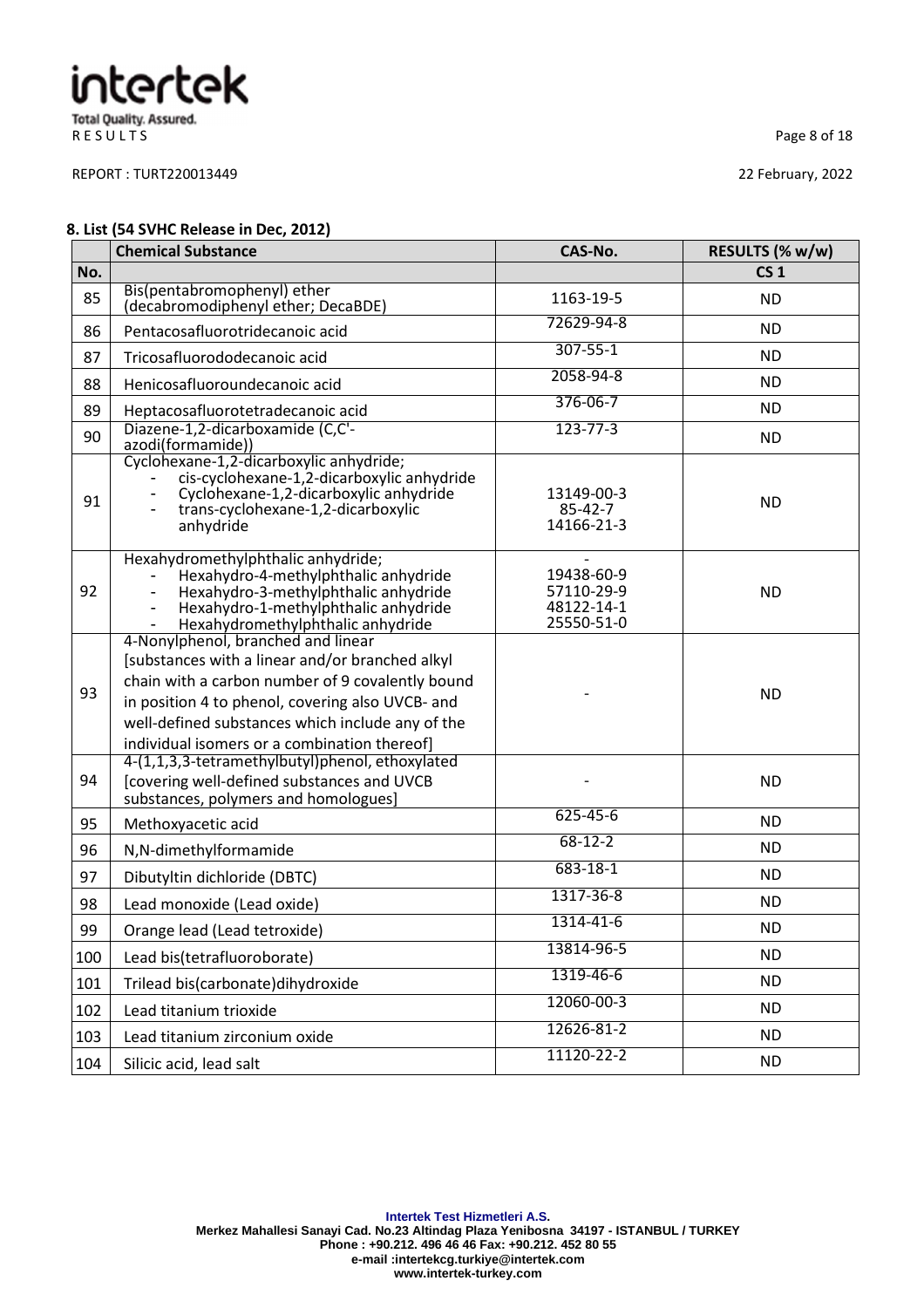R E S U L T S
Page 9 of 18

REPORT : TURT220013449 22 February, 2022

|     | <b>Chemical Substance</b>                                                                                                                                                                                                                                                                                                                             | CAS-No.        | RESULTS (% w/w) |
|-----|-------------------------------------------------------------------------------------------------------------------------------------------------------------------------------------------------------------------------------------------------------------------------------------------------------------------------------------------------------|----------------|-----------------|
| No. |                                                                                                                                                                                                                                                                                                                                                       |                | CS <sub>1</sub> |
| 105 | Silicic acid (H2Si2O5), barium salt (1:1), lead-doped<br>[with lead (Pb) content above the applicable<br>generic concentration limit for 'toxicity for<br>reproduction' Repr. 1A (CLP) or category 1 (DSD);<br>the substance is a member of the group entry of<br>lead compounds, with index number 082-001-00-<br>6 in Regulation (EC) No 1272/2008] | 68784-75-8     | <b>ND</b>       |
| 106 | 1-bromopropane (n-propyl bromide)                                                                                                                                                                                                                                                                                                                     | 106-94-5       | <b>ND</b>       |
| 107 | Methyloxirane (Propylene oxide)                                                                                                                                                                                                                                                                                                                       | $75 - 56 - 9$  | <b>ND</b>       |
| 108 | 1,2-Benzenedicarboxylic acid, dipentylester,<br>branched and linear                                                                                                                                                                                                                                                                                   | 84777-06-0     | <b>ND</b>       |
| 109 | Diisopentylphthalate (DIPP)                                                                                                                                                                                                                                                                                                                           | $605 - 50 - 5$ | <b>ND</b>       |
| 110 | N-pentyl-isopentylphthalate                                                                                                                                                                                                                                                                                                                           | 776297-69-9    | <b>ND</b>       |
| 111 | 1,2-diethoxyethane                                                                                                                                                                                                                                                                                                                                    | $629 - 14 - 1$ | <b>ND</b>       |
| 112 | Acetic acid, lead salt, basic                                                                                                                                                                                                                                                                                                                         | 51404-69-4     | <b>ND</b>       |
| 113 | Lead oxide sulfate                                                                                                                                                                                                                                                                                                                                    | 12036-76-9     | <b>ND</b>       |
| 114 | [Phthalato(2-)]dioxotrilead                                                                                                                                                                                                                                                                                                                           | 69011-06-9     | <b>ND</b>       |
| 115 | Dioxobis(stearato)trilead                                                                                                                                                                                                                                                                                                                             | 12578-12-0     | ND.             |
| 116 | Fatty acids, C16-18, lead salts                                                                                                                                                                                                                                                                                                                       | 91031-62-8     | <b>ND</b>       |
| 117 | Lead cynamidate                                                                                                                                                                                                                                                                                                                                       | 20837-86-9     | <b>ND</b>       |
| 118 | Lead dinitrate                                                                                                                                                                                                                                                                                                                                        | 10099-74-8     | <b>ND</b>       |
| 119 | Pentalead tetraoxide sulphate                                                                                                                                                                                                                                                                                                                         | 12065-90-6     | <b>ND</b>       |
| 120 | Pyrochlore, antimony lead yellow                                                                                                                                                                                                                                                                                                                      | 8012-00-8      | <b>ND</b>       |
| 121 | Sulfurous acid, lead salt, dibasic                                                                                                                                                                                                                                                                                                                    | 62229-08-7     | <b>ND</b>       |
| 122 | Tetraethyllead                                                                                                                                                                                                                                                                                                                                        | $78 - 00 - 2$  | ND.             |
| 123 | Tetralead trioxide sulphate                                                                                                                                                                                                                                                                                                                           | 12202-17-4     | <b>ND</b>       |
| 124 | Trilead dioxide phosphonate                                                                                                                                                                                                                                                                                                                           | 12141-20-7     | ND              |
| 125 | Furan                                                                                                                                                                                                                                                                                                                                                 | 110-00-9       | <b>ND</b>       |
| 126 | Diethyl sulphate                                                                                                                                                                                                                                                                                                                                      | 64-67-5        | <b>ND</b>       |
| 127 | Dimethyl sulphate                                                                                                                                                                                                                                                                                                                                     | $77 - 78 - 1$  | <b>ND</b>       |
| 128 | 3-ethyl-2-methyl-2-(3-methylbutyl)-1,3-<br>oxazolidine                                                                                                                                                                                                                                                                                                | 143860-04-2    | <b>ND</b>       |
| 129 | Dinoseb (6-sec-butyl-2,4-dinitrophenol)                                                                                                                                                                                                                                                                                                               | $88 - 85 - 7$  | <b>ND</b>       |
| 130 | 4,4'-methylenedi-o-toluidine                                                                                                                                                                                                                                                                                                                          | 838-88-0       | <b>ND</b>       |
| 131 | 4,4'-oxydianiline and its salts                                                                                                                                                                                                                                                                                                                       | $101 - 80 - 4$ | <b>ND</b>       |
| 132 | 4-aminoazobenzene                                                                                                                                                                                                                                                                                                                                     | $60 - 09 - 3$  | <b>ND</b>       |
| 133 | 4-methyl-m-phenylenediamine (toluene-2,4-<br>diamine)                                                                                                                                                                                                                                                                                                 | $95 - 80 - 7$  | <b>ND</b>       |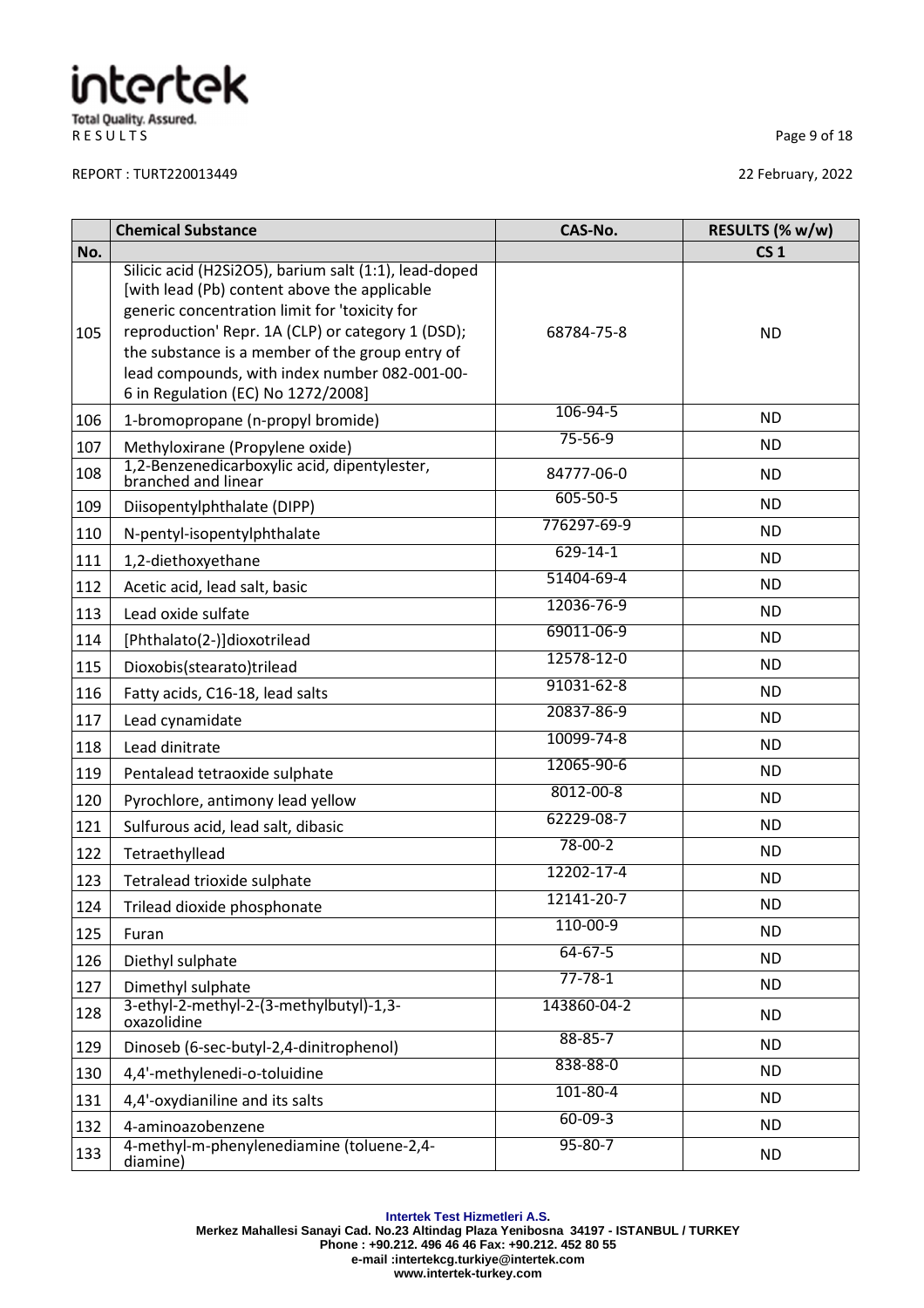#### REPORT : TURT220013449 22 February, 2022

R E S U L T S
Page 10 of 18

|     | <b>Chemical Substance</b>                      | CAS-No.       | RESULTS (% w/w) |
|-----|------------------------------------------------|---------------|-----------------|
| No. |                                                |               | CS <sub>1</sub> |
| 134 | 6-methoxy-m-toluidine (p-cresidine)            | 120-71-8      | <b>ND</b>       |
| 135 | Biphenyl-4-ylamine                             | $92 - 67 - 1$ | <b>ND</b>       |
| 136 | o-aminoazotoluene [(4-o-tolylazo-o-toluidine)] | $97 - 56 - 3$ | <b>ND</b>       |
| 137 | o-toluidine                                    | $95 - 53 - 4$ | <b>ND</b>       |
| 138 | N-methylacetamide                              | $79-16-3$     | <b>ND</b>       |

### **9. List (6 SVHC Release in Jun, 2013)**

|     | <b>Chemical Substance</b>                                                                                                                                                                                                                                                                                                                                | CAS-No.        | RESULTS (% w/w) |
|-----|----------------------------------------------------------------------------------------------------------------------------------------------------------------------------------------------------------------------------------------------------------------------------------------------------------------------------------------------------------|----------------|-----------------|
| No. |                                                                                                                                                                                                                                                                                                                                                          |                | CS <sub>1</sub> |
| 139 | Cadmium                                                                                                                                                                                                                                                                                                                                                  | 7440-43-9      | <b>ND</b>       |
| 140 | Cadmium oxide                                                                                                                                                                                                                                                                                                                                            | 1306-19-0      | <b>ND</b>       |
| 141 | Dipentyl phthalate (DPP)                                                                                                                                                                                                                                                                                                                                 | 131-18-0       | ND.             |
| 142 | 4-Nonylphenol, branched and linear,<br>ethoxylated<br>[substances with a linear and/or branched alkyl<br>chain with a carbon number of 9 covalently bound in<br>position 4 to phenol, ethoxylated covering UVCB-<br>and well-defined substances, polymers and<br>homologues, which include any of the individual<br>isomers and/or combinations thereof] |                | <b>ND</b>       |
|     | 143   Ammonium pentadecafluorooctanoate (APFO)                                                                                                                                                                                                                                                                                                           | 3825-26-1      | <b>ND</b>       |
|     | 144   Pentadecafluorooctanoic acid (PFOA)                                                                                                                                                                                                                                                                                                                | $335 - 67 - 1$ | <b>ND</b>       |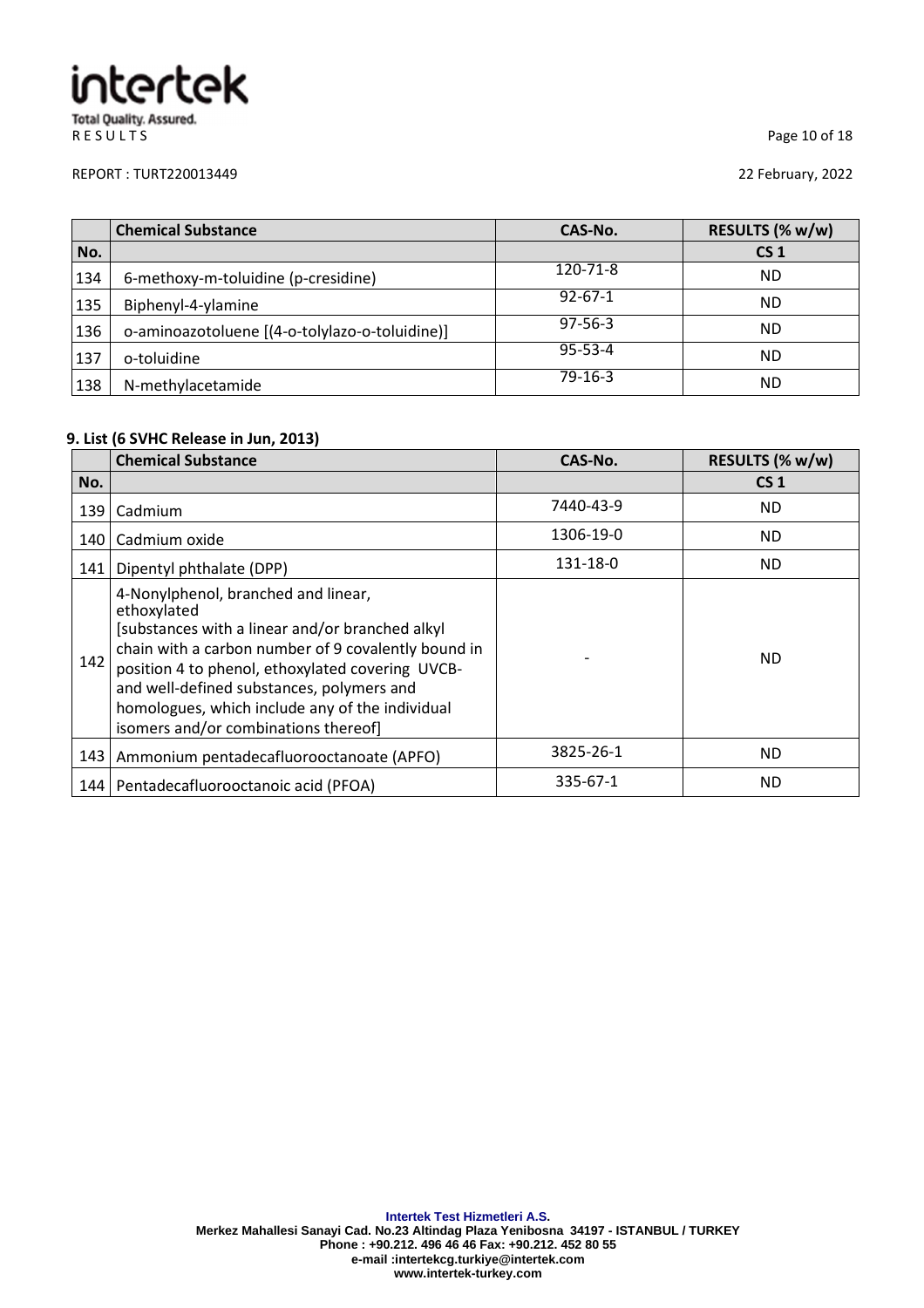REPORT : TURT220013449 22 February, 2022

R E S U L T S Page 11 of 18

#### **10. List (7 SVHC Release in Dec, 2013)**

|     | <b>Chemical Substance</b>                                                                                                                                        | CAS-No.       | RESULTS (% w/w) |
|-----|------------------------------------------------------------------------------------------------------------------------------------------------------------------|---------------|-----------------|
| No. |                                                                                                                                                                  |               | CS <sub>1</sub> |
| 145 | Cadmium sulphide                                                                                                                                                 | 1306-23-6     | <b>ND</b>       |
| 146 | Disodium 3,3'-[[1,1'-biphenyl]-4,4'-<br>diylbis(azo)]bis(4-aminonaphthalene-1-<br>sulphonate) (C.I. Direct Red 28)                                               | 573-58-0      | <b>ND</b>       |
| 147 | Disodium 4-amino-3-[[4'-[(2,4-<br>diaminophenyl)azo][1,1'-biphenyl]-4-yl]azo]-5-<br>hydroxy-6-(phenylazo)naphthalene-2,7-<br>disulphonate (C.I. Direct Black 38) | 1937-37-7     | ND.             |
| 148 | Dihexyl phthalate                                                                                                                                                | $84 - 75 - 3$ | <b>ND</b>       |
| 149 | Imidazolidine-2-thione (2-imidazoline-2-thiol)                                                                                                                   | $96 - 45 - 7$ | ND.             |
| 150 | Lead di(acetate)                                                                                                                                                 | 301-04-2      | <b>ND</b>       |
| 151 | Trixylyl phosphate                                                                                                                                               | 25155-23-1    | ND.             |

#### **11. List (4 SVHC Release in Jun, 2014)**

|     | <b>Chemical Substance</b>                                           | CAS-No.    | RESULTS (% w/w) |
|-----|---------------------------------------------------------------------|------------|-----------------|
| No. |                                                                     |            | CS <sub>1</sub> |
| 152 | 1,2-Benzenedicarboxylic acid, dihexyl ester, branched<br>and linear | 68515-50-4 | <b>ND</b>       |
| 153 | Cadmium chloride                                                    | 10108-64-2 | <b>ND</b>       |
| 154 | Sodium perborate;<br>Perboric acid, sodium salt                     | --         | ND              |
| 155 | Sodium peroxometaborate                                             | 7632-04-4  | <b>ND</b>       |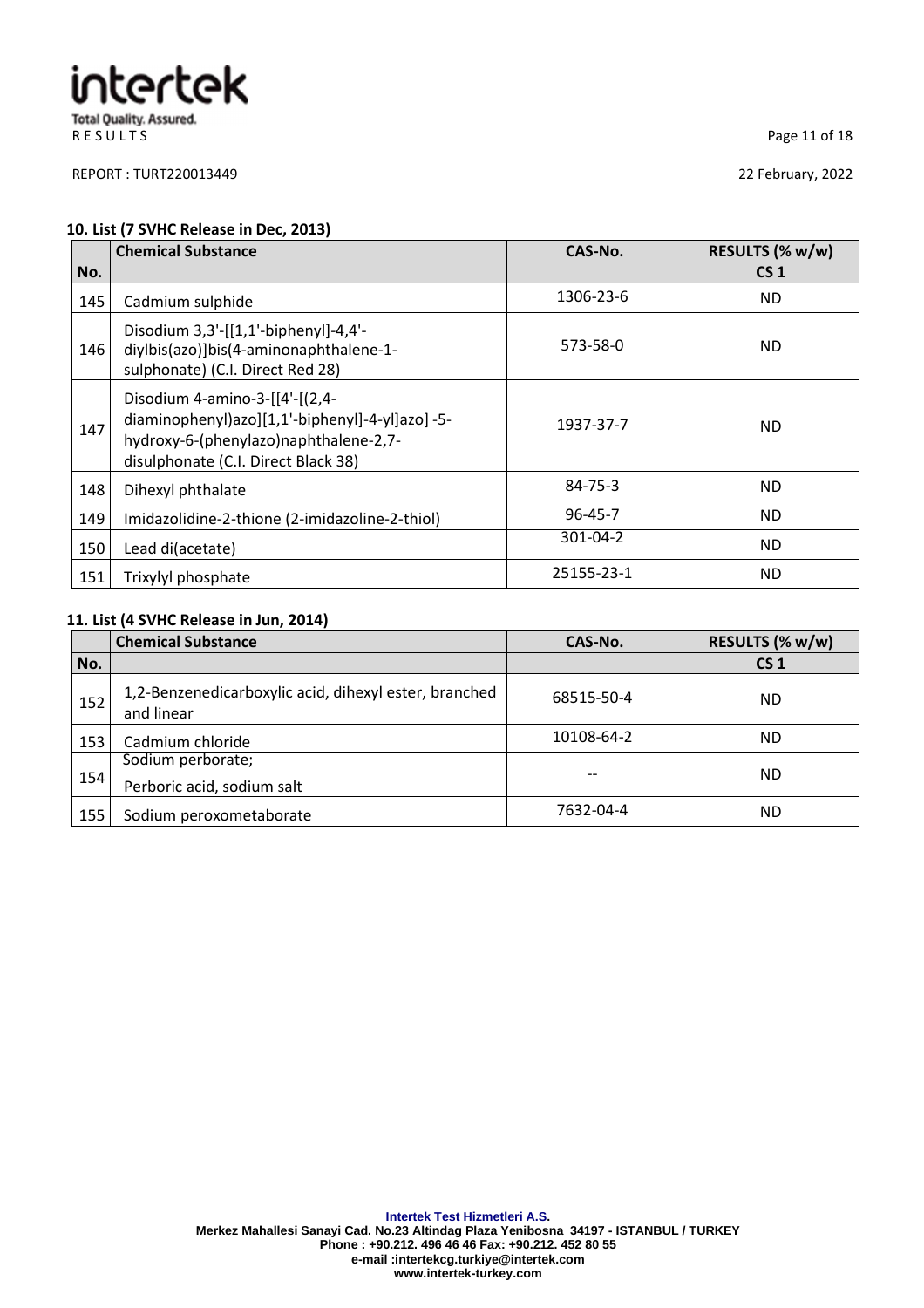### intertek **Total Quality. Assured.** R E S U L T S
Page 12 of 18

REPORT : TURT220013449 22 February, 2022

#### **12. List (6 SVHC Release in December, 2014)**

|     | <b>Chemical Substance</b>                                                                                                                                                                                                                                                             | CAS-No.                      | RESULTS (% w/w) |
|-----|---------------------------------------------------------------------------------------------------------------------------------------------------------------------------------------------------------------------------------------------------------------------------------------|------------------------------|-----------------|
| No. |                                                                                                                                                                                                                                                                                       |                              | CS <sub>1</sub> |
| 156 | 2-(2H-benzotriazol-2-yl)-4,6-ditertpentylphenol<br>(UV-328)                                                                                                                                                                                                                           | 25973-55-1                   | ND.             |
| 157 | 2-benzotriazol-2-yl-4,6-di-tert-butylphenol (UV-<br>320)                                                                                                                                                                                                                              | 3846-71-7                    | ND.             |
| 158 | 2-ethylhexyl 10-ethyl-4,4-dioctyl-7-oxo-8-oxa-<br>3,5-dithia-4-stannatetradecanoate (DOTE)                                                                                                                                                                                            | 15571-58-1                   | <b>ND</b>       |
| 159 | Cadmium fluoride                                                                                                                                                                                                                                                                      | 7790-79-6                    | ND.             |
| 160 | Cadmium sulphate                                                                                                                                                                                                                                                                      | 10124-36-4; 31119-<br>$53-6$ | ND.             |
| 161 | Reaction mass of 2-ethylhexyl 10-ethyl-4,4- dioctyl-<br>7-oxo-8-oxa-3,5-dithia-4- stannatetradecanoate and<br>2-ethylhexyl 10- ethyl-4-[[2-[(2-ethylhexyl)oxy]-2-<br>oxoethyl]thio]-<br>4-octyl-7-oxo-8-oxa-3,5-dithia-4-<br>stannatetradecanoate (reaction mass of DOTE and<br>MOTE) |                              | ND.             |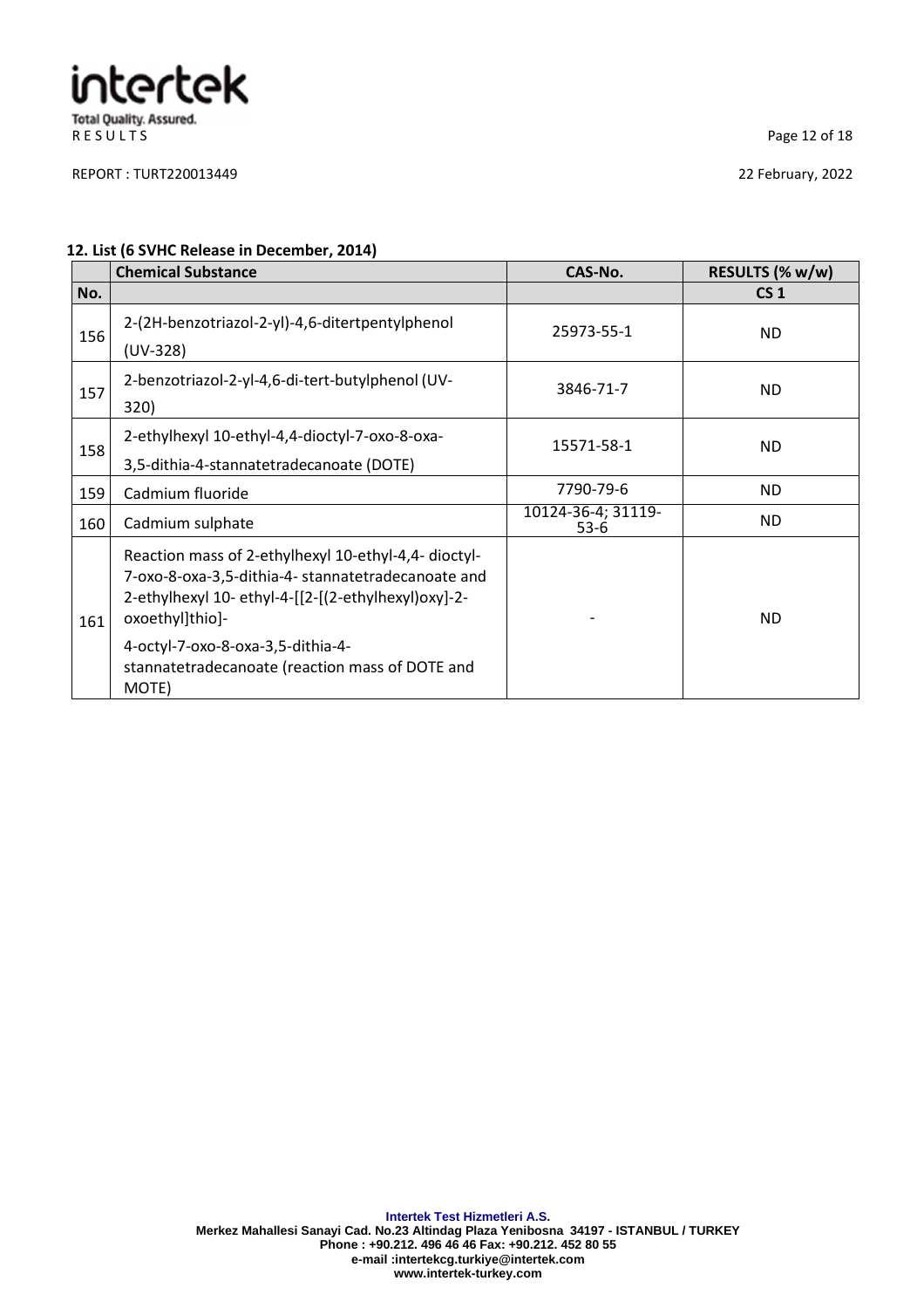REPORT : TURT220013449 22 February, 2022

R E S U L T S
Page 13 of 18

#### **13. List (2 SVHC Release in June, 2015)**

|     | <b>Chemical Substance</b>                                                                                                                                                                     | CAS-No.               | RESULTS (% w/w) |
|-----|-----------------------------------------------------------------------------------------------------------------------------------------------------------------------------------------------|-----------------------|-----------------|
| No. |                                                                                                                                                                                               |                       | CS <sub>1</sub> |
| 162 | 1,2-Benzenedicarboxylic acid, di-C6-10-alkyl esters;<br>1,2-benzenedicarboxylic acid, mixed decyl and hexyl<br>and octyl diesters with $\geq$ 0.3% of dihexyl phthalate (EC<br>No. 201-559-5) | 68515-51-5; 68648-93- | ND              |
|     | 5-Sec-butyl-2-(2,4-dimethylcyclohex-3-en-1-yl)-5-<br>methyl-1,3-dioxane [1],                                                                                                                  |                       |                 |
| 163 | 5-Sec-butyl-2-(4,6-dimethylcyclohex-3-en-1-yl)-5-<br>methyl-1,3-dioxane [2]                                                                                                                   |                       | ND.             |
|     | [covering any of the individual isomers of [1]<br>and [2] or any combination thereof]                                                                                                         |                       |                 |

#### **14. List (5 SVHC Release in December, 2015)**

|     | <b>Chemical Substance</b>                                                                                                                                                                | CAS-No.                             | RESULTS (% w/w) |
|-----|------------------------------------------------------------------------------------------------------------------------------------------------------------------------------------------|-------------------------------------|-----------------|
| No. |                                                                                                                                                                                          |                                     | CS <sub>1</sub> |
| 164 | 1,3-Propanesultone                                                                                                                                                                       | 1120-71-4                           | <b>ND</b>       |
| 165 | 2,4-di-tert-butyl-6-(5-chlorobenzotriazol-2-yl)<br>phenol (UV-327)                                                                                                                       | 3864-99-1                           | <b>ND</b>       |
| 166 | 2-(2H-Benzotriazol-2-yl)-4-(tert-butyl)-6-(sec-<br>butyl)phenol (UV-350)                                                                                                                 | 36437-37-3                          | <b>ND</b>       |
| 167 | Nitrobenzene                                                                                                                                                                             | $98-95-3$                           | <b>ND</b>       |
| 168 | Perfluorononan-1-oic-acid and its sodium and<br>ammonium salts;<br>Ammonium salts of perfluorononan-1-oic-acid<br>Perfluorononan-1-oic-acid<br>Sodium salts of perfluorononan-1-oic-acid | 4149-60-4<br>375-95-1<br>21049-39-8 | <b>ND</b>       |

#### **15. List (1 SVHC Release in June, 2016)**

|       | <b>Chemical Substance</b>           | CAS-No.   | RESULTS (% w/w) |
|-------|-------------------------------------|-----------|-----------------|
| l No. |                                     |           | CS 1            |
| 169   | Benzo[def]chrysene (Benzo[a]pyrene) | $50-32-8$ | ΝD              |

**Intertek Test Hizmetleri A.S.**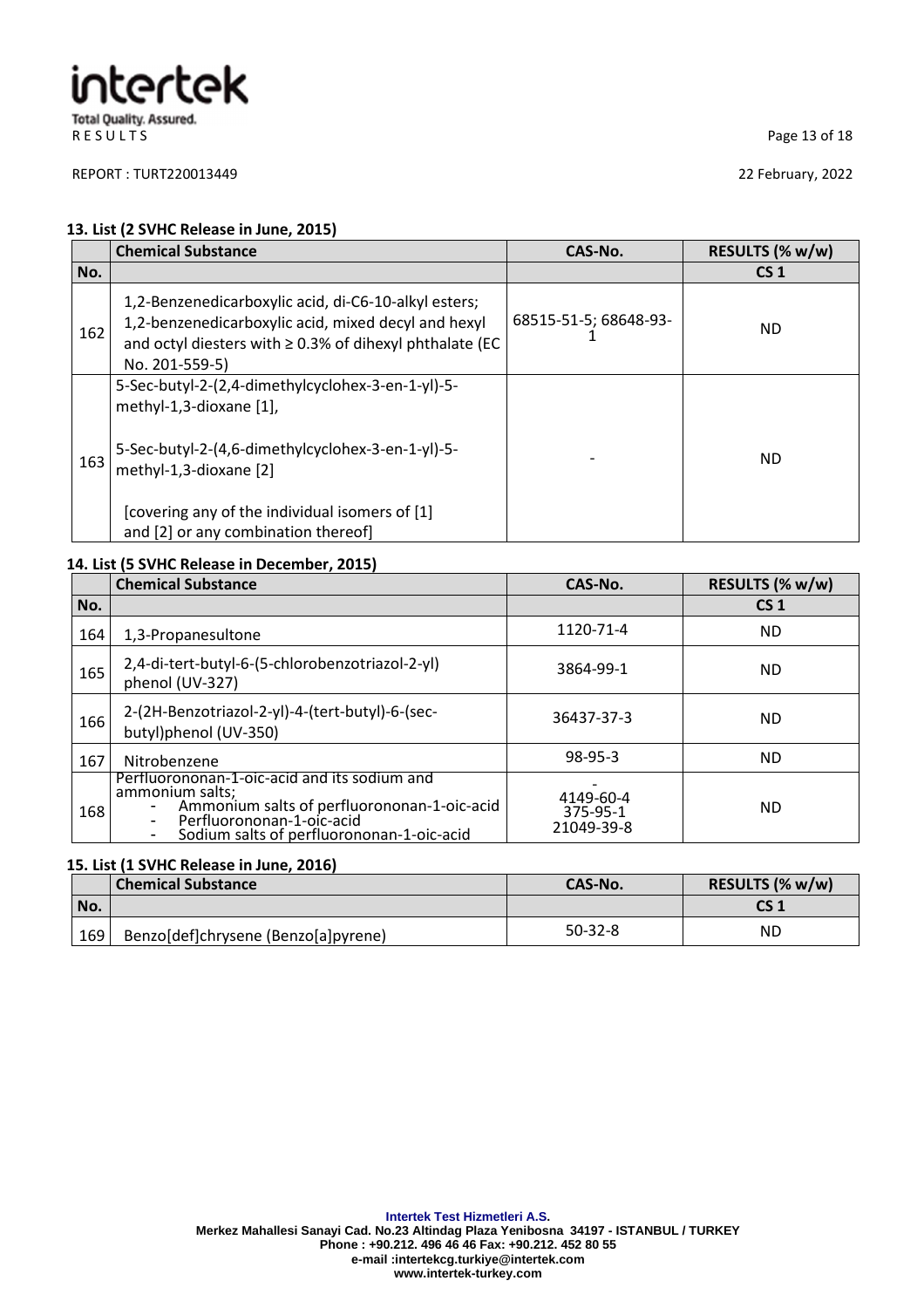REPORT : TURT220013449 22 February, 2022

R E S U L T S
Page 14 of 18

#### **16. List (4 SVHC Release in January, 2017)**

|     | <b>Chemical Substance</b>                                                                                                                                                                                                                                                                                        | CAS-No.                            | RESULTS (% w/w) |
|-----|------------------------------------------------------------------------------------------------------------------------------------------------------------------------------------------------------------------------------------------------------------------------------------------------------------------|------------------------------------|-----------------|
| No. |                                                                                                                                                                                                                                                                                                                  |                                    | CS <sub>1</sub> |
| 170 | 4,4'-isopropylidenediphenol (bisphenol A; BPA)                                                                                                                                                                                                                                                                   | 80-05-7                            | ND.             |
| 171 | Nonadecafluorodecanoic acid (PFDA) and its<br>sodium and ammonium salts                                                                                                                                                                                                                                          | 335-76-2<br>3830-45-3<br>3108-42-7 | ND.             |
| 172 | p-(1,1-dimethylpropyl)phenol                                                                                                                                                                                                                                                                                     | $80 - 46 - 6$                      | ND.             |
| 173 | 4-heptylphenol, branched and linear<br>[substances with a linear and/or branched alkyl chain<br>with a carbon number of 7 covalently bound<br>predominantly in position 4 to phenol, covering also<br>UVCB- and well-defined substances which include any<br>of the individual isomers or a combination thereof] |                                    | <b>ND</b>       |

#### **17. List (1 SVHC Release in July, 2017)**

|     | <b>Chemical Substance</b>                             | CAS-No. | RESULTS (% w/w) |
|-----|-------------------------------------------------------|---------|-----------------|
| No. |                                                       |         | CS 1            |
| 174 | Perfluorohexane-1-sulfonic acid and its salts (PFHxS) |         | ΝC              |

#### **18. List (7 SVHC Release in January, 2018)**

|     | <b>Chemical Substance</b>                                                                                                      | CAS-No.                     | RESULTS (% w/w) |
|-----|--------------------------------------------------------------------------------------------------------------------------------|-----------------------------|-----------------|
| No. |                                                                                                                                |                             | CS <sub>1</sub> |
| 175 | Benz[a]anthracene                                                                                                              | $56 - 55 - 3,$<br>1718-53-2 | ND.             |
| 176 | Cadmium carbonate                                                                                                              | 513-78-0                    | ND.             |
| 177 | Cadmium hydroxide                                                                                                              | 21041-95-2                  | ND.             |
| 178 | Cadmium nitrate                                                                                                                | 10022-68-1, 10325-94-       | <b>ND</b>       |
| 179 | Chrysene                                                                                                                       | 218-01-9,<br>1719-03-5      | ND.             |
| 180 | 1,6,7,8,9,14,15,16,17,17,18,18-<br>Dodecachloropentacyclo[12.2.1.16,9.02,13.05,10]octa<br>deca-7,15-diene ("Dechlorane Plus"™) |                             | ND.             |
| 181 | Reaction products of 1,3,4-thiadiazolidine-2,5-<br>dithione, formaldehyde and 4-heptylphenol, branched<br>and linear (RP-HP)   |                             | <b>ND</b>       |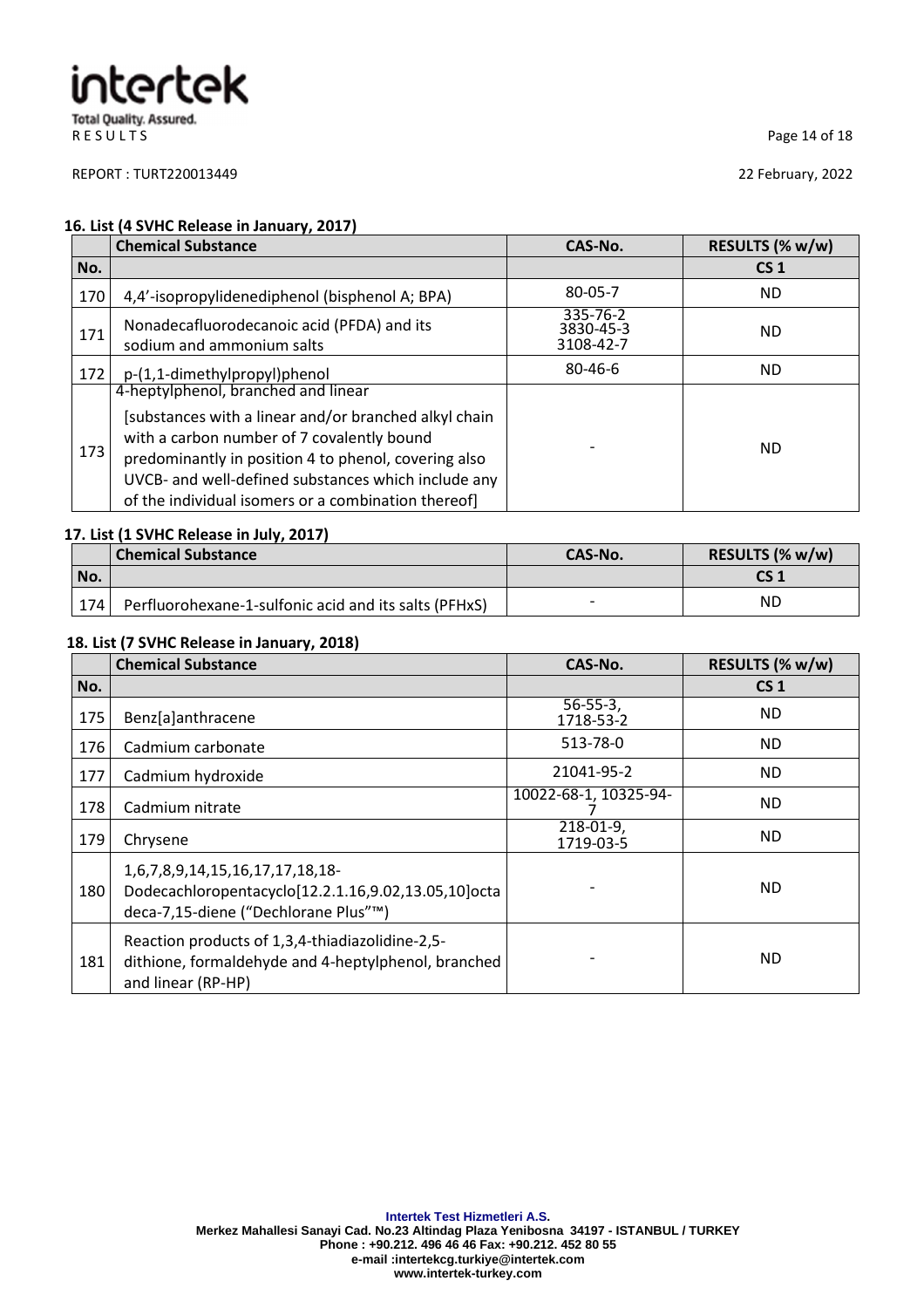REPORT : TURT220013449 22 February, 2022

R E S U L T S
Page 15 of 18

#### **19. List (10 SVHC Release in June, 2018)**

|     | <b>Chemical Substance</b>                      | CAS-No.        | RESULTS (% w/w) |
|-----|------------------------------------------------|----------------|-----------------|
| No. |                                                |                | CS <sub>1</sub> |
| 182 | Terphenyl, hydrogenated                        | 61788-32-7     | ND.             |
| 183 | Octamethylcyclotetrasiloxane                   | 556-67-2       | <b>ND</b>       |
| 184 | Lead                                           | 7439-92-1      | <b>ND</b>       |
| 185 | Ethylenediamine                                | $107 - 15 - 3$ | <b>ND</b>       |
| 186 | Dodecamethylcyclohexasiloxane                  | 540-97-6       | ND.             |
| 187 | Disodium octaborate                            | 12008-41-2     | <b>ND</b>       |
| 188 | Dicyclohexyl phthalate                         | $84 - 61 - 7$  | <b>ND</b>       |
| 189 | Decamethylcyclopentasiloxane                   | 541-02-6       | <b>ND</b>       |
| 190 | Benzo[ghi]perylene                             | 191-24-2       | <b>ND</b>       |
| 191 | Benzene-1,2,4-tricarboxylic acid 1,2 anhydride | 552-30-7       | <b>ND</b>       |

#### **20. List (6 SVHC Release in January, 2019)**

|     | <b>Chemical Substance</b>                                         | CAS-No.                | RESULTS (% w/w) |
|-----|-------------------------------------------------------------------|------------------------|-----------------|
| No. |                                                                   |                        | CS <sub>1</sub> |
| 192 | 2,2-bis(4'-hydroxyphenyl)-4-methylpentane                         | 6807-17-6              | <b>ND</b>       |
| 193 | Benzo[k]fluoranthene                                              | 207-08-9               | <b>ND</b>       |
| 194 | Fluoranthene                                                      | 206-44-0<br>93951-69-0 | <b>ND</b>       |
| 195 | Phenanthrene                                                      | $85-01-8$              | <b>ND</b>       |
| 196 | Pyrene                                                            | 129-00-0<br>1718-52-1  | <b>ND</b>       |
| 197 | 1,7,7-trimethyl-3-<br>(phenylmethylene)bicyclo[2.2.1]heptan-2-one | 15087-24-8             | <b>ND</b>       |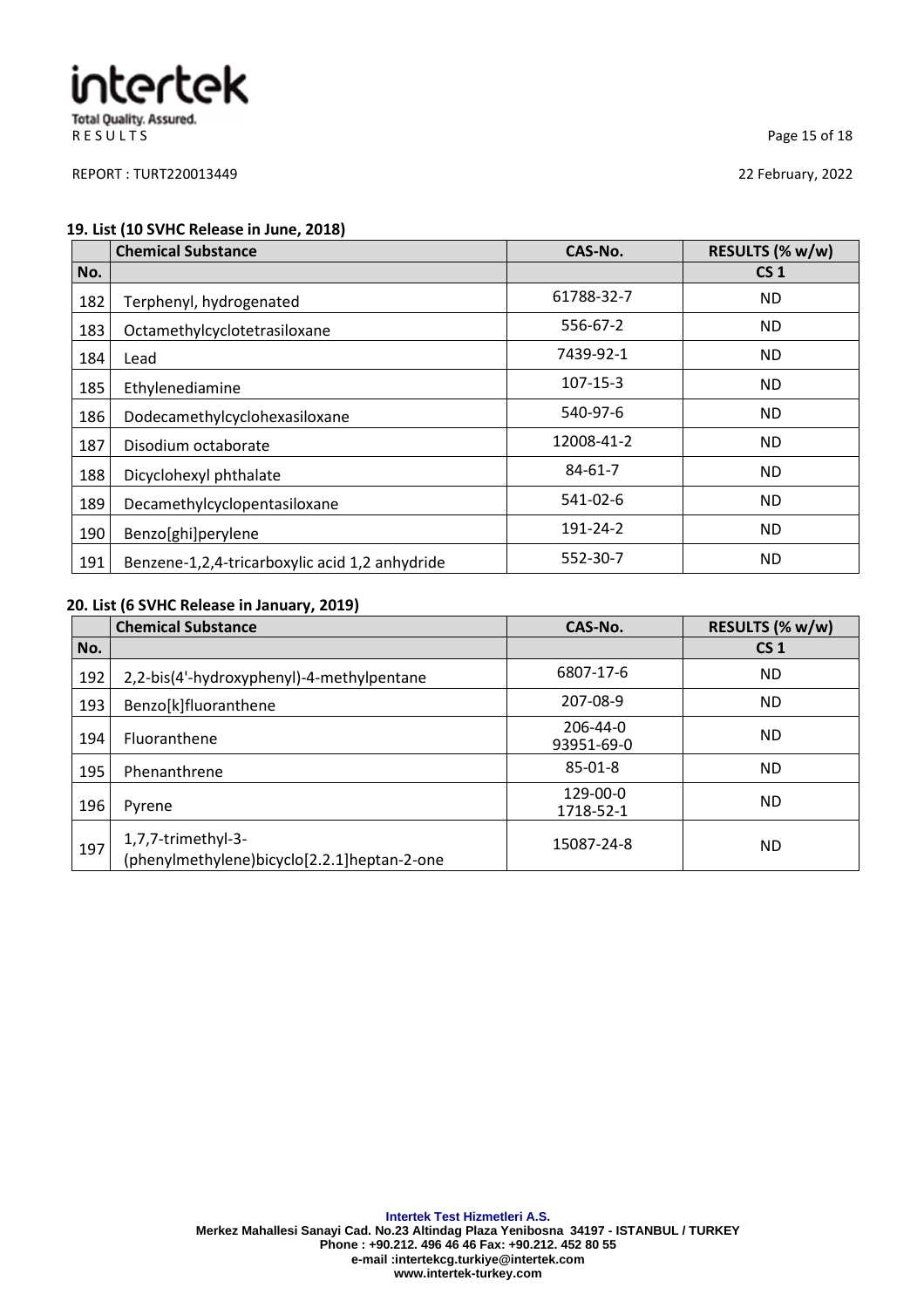REPORT : TURT220013449 22 February, 2022

R E S U L T S
Page 16 of 18

#### **21. List (4 SVHC Release in July, 2019)**

|     | <b>Chemical Substance</b>                                                                                                                                           | CAS-No.  | RESULTS (% w/w) |
|-----|---------------------------------------------------------------------------------------------------------------------------------------------------------------------|----------|-----------------|
| No. |                                                                                                                                                                     |          | CS <sub>1</sub> |
| 198 | 2-methoxyethyl acetate                                                                                                                                              | 110-49-6 | ND.             |
| 199 | Tris (4-nonylphenyl, branched and linear) phosphate<br>(TNPP) with ≥0.1% w/w of 4-nonylphenol, branched<br>and linear (4-NP)                                        |          | ND              |
| 200 | 2,3,3,3-tetrafluoro-2- (heptafluoropropoxy) proponic<br>acidi its salts and its acyl halides (covering any of their<br>individual isomers and combinations thereof) |          | ND              |
| 201 | 4-tert-butylphenol                                                                                                                                                  | 98-54-4  | <b>ND</b>       |

#### **22. List (4 SVHC Release in January, 2020)**

|     | <b>Chemical Substance</b>                                    | CAS-No.                  | RESULTS (% w/w) |
|-----|--------------------------------------------------------------|--------------------------|-----------------|
| No. |                                                              |                          | CS <sub>1</sub> |
| 202 | Perfluorobutane sulfonic acid (PFBS) and its salts           | $\overline{\phantom{0}}$ | ND              |
| 203 | Diisohexyl phthalate                                         | 71850-09-4               | ND              |
| 204 | 2-methyl-1-(4-methylthiophenyl)-2-morpholinopropan-<br>1-one | 71868-10-5               | ND              |
| 205 | 2-benzyl-2-dimethylamino-4'-<br>morpholinobutyrophenone      | 119313-12-1              | ND              |

### **23. List (4 SVHC Release in June, 2020)**

|     | <b>Chemical Substance</b>                       | CAS-No.       | RESULTS (% w/w) |
|-----|-------------------------------------------------|---------------|-----------------|
| No. |                                                 |               | CS <sub>1</sub> |
|     | 206   Dibutylbis (pentane-2,4-dionato-O,O') tin | 22673-19-4    | <b>ND</b>       |
| 207 | butyl 4-hydroxybenzoate                         | $94 - 26 - 8$ | <b>ND</b>       |
|     | 208 2-methylimidazole                           | 693-98-1      | <b>ND</b>       |
|     | 209 1-vinylimidazole                            | 1072-63-5     | <b>ND</b>       |

#### **24. List (2 SVHC Release in January, 2021)**

|     | <b>Chemical Substance</b>                                                                                                                                                                                              | CAS-No.  | RESULTS (% w/w) |
|-----|------------------------------------------------------------------------------------------------------------------------------------------------------------------------------------------------------------------------|----------|-----------------|
| No. |                                                                                                                                                                                                                        |          | CS <sub>1</sub> |
| 210 | Bis(2-(2-methoxyethoxy)ethyl)ether                                                                                                                                                                                     | 143-24-8 | ND              |
| 211 | Dioctyltin dilaurate, stannane, dioctyl-, bis(coco<br>acyloxy) derivs., and any other stannane, dioctyl-,<br>bis(fatty acyloxy) derivs. wherein C12 is the<br>predominant carbon number of the fatty acyloxy<br>moiety |          | ND              |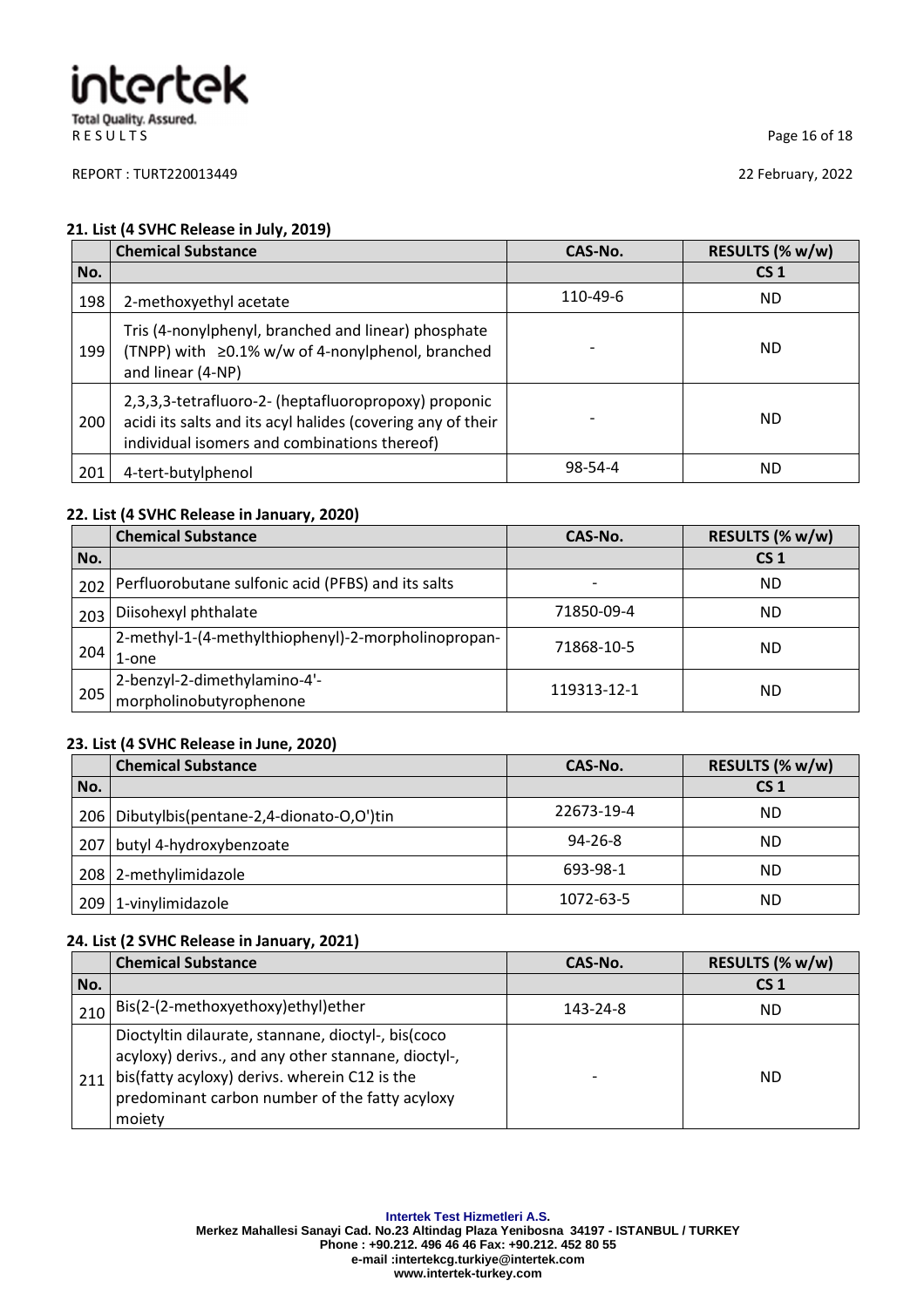REPORT : TURT220013449 22 February, 2022

R E S U L T S Page 17 of 18

### **25. List (8 SVHC Release in July, 2021)**

|     | <b>Chemical Substance</b>                                                                                                                                                                    | CAS-No.                                                 | RESULTS (% w/w) |
|-----|----------------------------------------------------------------------------------------------------------------------------------------------------------------------------------------------|---------------------------------------------------------|-----------------|
| No. |                                                                                                                                                                                              |                                                         | CS <sub>1</sub> |
| 212 | 2-(4-tert-butylbenzyl)propionaldehyde and its individual<br>stereoisomers                                                                                                                    |                                                         | ND.             |
| 213 | Orthoboric acid, sodium salt                                                                                                                                                                 | 13840-56-7                                              | ND.             |
| 214 | 2,2-bis(bromomethyl)propane1,3-diol (BMP);<br>2,2-dimethylpropan-1-ol, tribromo derivative/3-bromo-2,2-<br>bis(bromomethyl)-1-propanol (TBNPA);<br>2,3-dibromo-1-propanol (2,3-DBPA)         | 3296-90-0,<br>36483-57-5<br>1522-92-5,<br>$96 - 13 - 9$ | ND.             |
| 215 | Glutaral                                                                                                                                                                                     | 111-30-8                                                | ND.             |
| 216 | Medium-chain chlorinated paraffins (MCCP)<br>(UVCB substances consisting of more than or equal to 80% linear<br>chloroalkanes with carbon chain lengths within the range from<br>C14 to C17) |                                                         | <b>ND</b>       |
| 217 | Phenol, alkylation products (mainly in para position) with C12-<br>rich branched alkyl chains from oligomerisation, covering any<br>individual isomers and/ or combinations thereof (PDDP)   |                                                         | ND.             |
| 218 | 1,4-dioxane                                                                                                                                                                                  | 123-91-1                                                | ND.             |
| 219 | 4,4'-(1-methylpropylidene)bisphenol                                                                                                                                                          | 77-40-7                                                 | <b>ND</b>       |

### **26. List (4 SVHC Release in January, 2022)**

|       | <b>Chemical Substance</b>                                                                                                                                              | CAS-No.     | RESULTS (% w/w) |
|-------|------------------------------------------------------------------------------------------------------------------------------------------------------------------------|-------------|-----------------|
| No.   |                                                                                                                                                                        |             | CS <sub>1</sub> |
| 220 l | 6,6'-di-tert-butyl-2,2'-methylenedi-p-cresol                                                                                                                           | 119-47-1    | ND.             |
|       | 221   tris(2-methoxyethoxy) viny Isilane                                                                                                                               | 1067-53-4   | ND.             |
| 222   | $(\pm)$ -1,7,7-trimethyl-3-[(4-<br>methylphenyl)methylene]bicyclo[2.2.1]heptan-2-one covering<br>any of the individual isomers and/or combinations thereof (4-<br>MBC) |             | ND.             |
| 223   | S-(tricyclo(5.2.1.02,6)deca-3-en-8(or 9)-yl O-(isopropyl or<br>isobutyl or 2-ethylhexyl) O-(isopropyl or isobutyl or 2-ethylhexyl)<br>phosphorodithioate               | 255881-94-8 | ND.             |